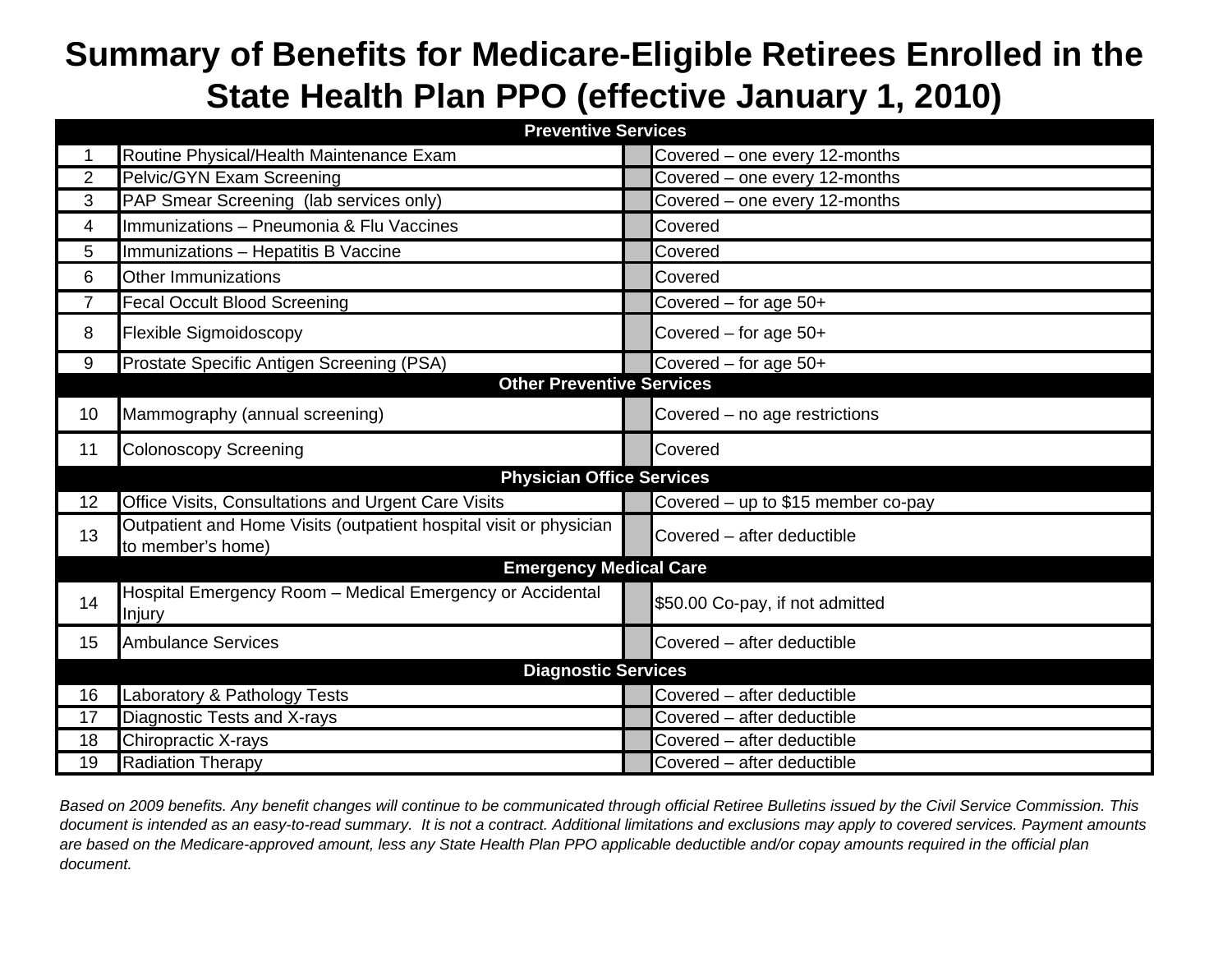| <b>Hospital Care</b> |                                                                                                                          |  |                                                                                                                                   |  |  |  |  |
|----------------------|--------------------------------------------------------------------------------------------------------------------------|--|-----------------------------------------------------------------------------------------------------------------------------------|--|--|--|--|
| 20                   | <b>Inpatient Hospital Care</b>                                                                                           |  | Covered - after deductible; unlimited days                                                                                        |  |  |  |  |
| 21                   | <b>Inpatient Physician Care</b>                                                                                          |  | Covered - after deductible                                                                                                        |  |  |  |  |
| 22                   | Blood - Inpatient and Outpatient                                                                                         |  | Covered - after deductible                                                                                                        |  |  |  |  |
| 23                   | Inpatient Consultation                                                                                                   |  | Covered - after deductible                                                                                                        |  |  |  |  |
| 24                   | Chemotherapy                                                                                                             |  | Covered - after deductible                                                                                                        |  |  |  |  |
| 25                   | Chemotherapy, Oral Cancer & Oral Anti-Nausea Drugs                                                                       |  | Covered - after deductible                                                                                                        |  |  |  |  |
|                      | <b>Alternatives to Hospital Care</b>                                                                                     |  |                                                                                                                                   |  |  |  |  |
| 26                   | Skilled Nursing Facility (SNF) (in a Medicare-certified SNF)                                                             |  | Covered - after deductible 120 visits per admission. Renews<br>after 90 days                                                      |  |  |  |  |
| 27                   | <b>Hospice Care</b>                                                                                                      |  | Covered - (limited to the life-time dollar maximum adjusted<br>annually)                                                          |  |  |  |  |
| 28                   | Home Health (includes intermittent skilled nursing care, home<br>health aide services and rehabilitation services, etc.) |  | Covered - after deductible                                                                                                        |  |  |  |  |
|                      | <b>Surgical Services</b>                                                                                                 |  |                                                                                                                                   |  |  |  |  |
| 29                   | <b>Surgery and Related Surgical Services</b>                                                                             |  | Covered - after deductible                                                                                                        |  |  |  |  |
|                      | <b>Human Organ Transplants</b>                                                                                           |  |                                                                                                                                   |  |  |  |  |
| 30                   | Liver, Heart, Lung, Pancreas & Specified Human Organ<br>Transplants (designated facilities only)                         |  | Covered - up to \$1 million lifetime max per transplant type                                                                      |  |  |  |  |
| 31                   | Transportation, Lodging & Meals                                                                                          |  | Covered                                                                                                                           |  |  |  |  |
| 32                   | <b>Bone Marrow</b>                                                                                                       |  | Covered - designated facilities only                                                                                              |  |  |  |  |
| 33                   | Cornea and Skin                                                                                                          |  | Covered                                                                                                                           |  |  |  |  |
| 34                   | <b>Kidney Transplant</b>                                                                                                 |  | Covered                                                                                                                           |  |  |  |  |
|                      | <b>Other Services</b>                                                                                                    |  |                                                                                                                                   |  |  |  |  |
| 35                   | Allergy Testing and Injections                                                                                           |  | Covered - after deductible                                                                                                        |  |  |  |  |
| 36                   | Eye Exam Diabetic Retinopathy Glaucoma Screening Macular<br>Degeneration                                                 |  | Covered – up to \$15 member co-pay                                                                                                |  |  |  |  |
| 37                   | <b>Glasses After Cataract Surgery</b>                                                                                    |  | Covered - after deductible                                                                                                        |  |  |  |  |
| 38                   | <b>Medical Hearing Exam</b>                                                                                              |  | Covered - up to \$15 member co-pay                                                                                                |  |  |  |  |
| 39                   | <b>Chiropractic Spinal Manipulation</b>                                                                                  |  | Covered - up to \$15 member co-pay                                                                                                |  |  |  |  |
| 40                   | Durable Medical Equipment Prosthetic and Orthotic App. Medical<br><b>Supplies</b>                                        |  | Covered 100% for Michigan SUPPORT program network;<br>covered 80% for Michigan out-of-network; Covered 90% if<br>outside Michigan |  |  |  |  |
| 41                   | <b>Private Duty Nursing</b>                                                                                              |  | Covered - after deductible with 10% co-pay                                                                                        |  |  |  |  |
| 42                   | <b>Renal Dialysis</b>                                                                                                    |  | Covered - after deductible                                                                                                        |  |  |  |  |

*Based on 2009 benefits. Any benefit changes will continue to be communicated through official Retiree Bulletins issued by the Civil Service Commission. This document is intended as an easy-to-read summary. It is not a contract. Additional limitations and exclusions may apply to covered services. Payment amounts are based on the Medicare-approved amount, less any State Health Plan PPO applicable deductible and/or copay amounts required in the official plan document.*